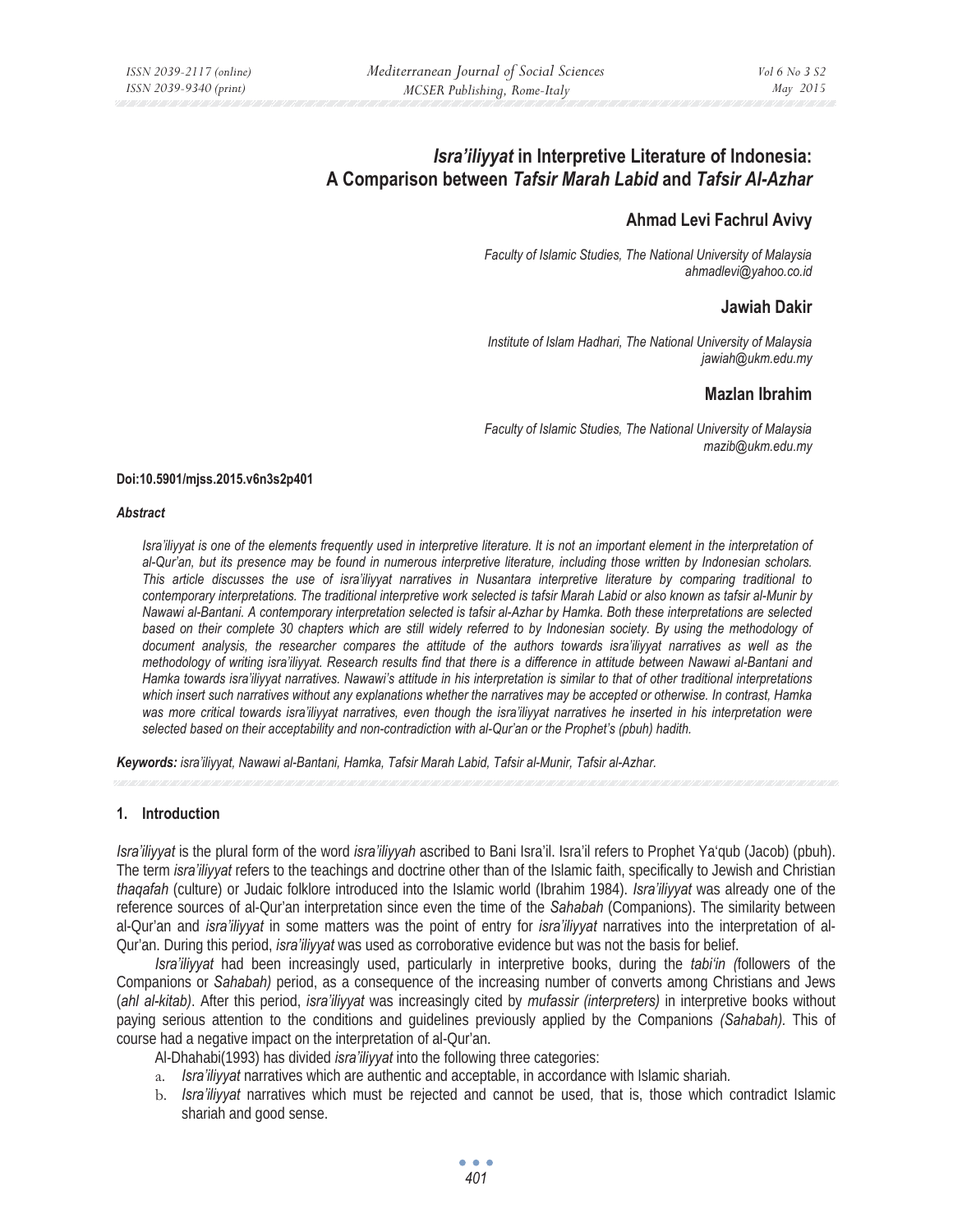c. *Isra'iliyyat* narratives which do not clearly contradict the Islamic shariah or otherwise, that is, do not fall into the first or second categories. These narratives may not be relied upon nor denied but it is advisable to be *tawaqquf* (to stop and not comment until more evidence is obtained) about them*.*

In the context of Nusantara, there are numerous interpretive works authored by Nusantara scholars. Due to the abundance, it is highly likely that these works have been compromised or infiltrated by *isra'iliyyat* narratives, whether acceptable or not. Among the scholars prolific in writing interpretive books was Syeikh Muhammad Nawawi al-Bantani who originated from Banten, Indonesia and resided a large part of his life in Mecca until his demise. His superb book "*Tafsir Marah Labid*" or also known as "*Tafsir Munir*"*,* was the only interpretive book written in Arabic by a Nusantara scholar. Another scholar who produced a great interpretive book was Haji Abdul Malik Karim Amrullah or better known as Hamka. He wrote an interpretive book called "*Tafsir al-Azhar*". Both of them lived in different places and times. Syeikh Nawawi was born and lived in the 19<sup>th</sup> Century while Hamka lived in the 20<sup>th</sup> Century.

This research raises the issue of the widespread presence of *isra'iliyyat* in interpretive books in the Nusantara. The researcher selects two works representing two different times, namely "*Tafsir Marah Labid*" by Syeikh Nawawi and "*Tafsir al-Azhar*" by Hamka. Selection is based on their consisting of 30 complete chapters and their current use as well as being the reference for society in the Nusantara.

## **2. Research Methodology**

This research uses a document or literature study with an analytical approach. In document study, the researcher endeavours to refer to all written documents related to the research, particularly interpretive books and their commentaries. It covers the main sources, the books authored by Syeikh Nawawi al-Bantani and Hamka. This research is focused on their interpretive works, *Tafsir Marah Labid* and *Tafsir al-Azhar.* Additional sources are also used such as books, journals, magazines, working-papers, proceedings and other suitable written materials in order to obtain views and facts*,* whether in terms of comparison of the two books or analysis of their contents.

## **3. Introduction to Nawawi al-Bantani, Author of** *Tafsir Marah Labid*

Nawawi's real name was Muhammad bin 'Umar bin 'Arabi bin 'Ali. The name given by his family to him was Abu 'Abd al-Mu' tiy. Indonesians knew him better by the title Kyai Haji Nawawi Putera Banten. He was born in the year 1230 H/1815AD in the village of Tenara, Kota Serang, Provinsi Banten. He died at age 84 years on 23rd Syawal 1314 H/1878 AD in his last place of residence at Shi'ib 'Ali, Mecca. (Ahmad & Jawiah. 2012)

Nawawi al-Bantani was a figure much praised by Snouck Hurgronje as a local pietist (*alim*) of his time, very humble and a prolific writer in many disciplines of knowledge. Even today his books are being studied in informal religious schools *(pondok pesantren)* in Indonesia and the Nusantara region. According to the records of Martin Van Bruinessen, he had written not less than 40 works, 22 of which are still used for the syllabus of informal religious schools *(pondok pesantren*) in Indonesia (Bruinessen, 1995.) Yusuf Allan Sarkis in his book, Dictionary of Arabic printed books from beginning of 1339 AH-1919 AD, states that there are 38 titles of books written by Nawawi (Sarkis, n.d.), while Wan Saghir Abdullah registered in the General Catalogue of Malay Literature 44 titles of his books (Saghir, 1998). All of his works were written in Arabic and almost all were in the form of sermons or lectures.

Nawawi al-Bantani's prestige was recognized not merely in his country but also in the Arab world. He was renowned for his works in Arabic in various fields of knowledge. Through his widely disseminated works, his name was categorized as one of the great and eminent scholars of the 14<sup>th</sup>H/19<sup>th</sup> Century. Due to his fame, he was given the title al*imam al-mu1aqqiq wa al-fahhamah al-mudaqqiq* (the Imam who masters, understands and is highly knowledgeable) and *sayyid 'ulama' al-Hijaz* (the leader among the *hijaz* (levant) scholars). Besides that, he was also called Imam Nawawi *althaniy* (the second Imam Nawawi) because he gave many sermons in Arabic in various disciplines of knowledge. The first person to give him this title was Wan Ahmad bin Muhammad Zayn al-Fatani. The title as expressed by Ahmad al-Fathani in a strand of poetry composed by him was eventually reiterated by all those who wrote about this scholar from Banten (Saghir, 1999)

As evidence of his fame and eminence, his name and profile have been listed together with other world-renowned figures in several biographies such as the dictionary *al-Munjid* by Louis Ma'luf, *Mu' jam al-a' lam* compiled by Bassam Abd al-Wahhab al-Jabi, *Mu'jam al-matbu'at al-'Arabiyyah wa al-mu'arrabah* by Yusus Aliyan Sarkis, *First Encyclopedia of Islam* by E.J. Brill's and in more detail in *Mecca in the Later Part of the Nineteenth Century* by C.S. Hurgronje.(Ahmad & Jawiah, 2012)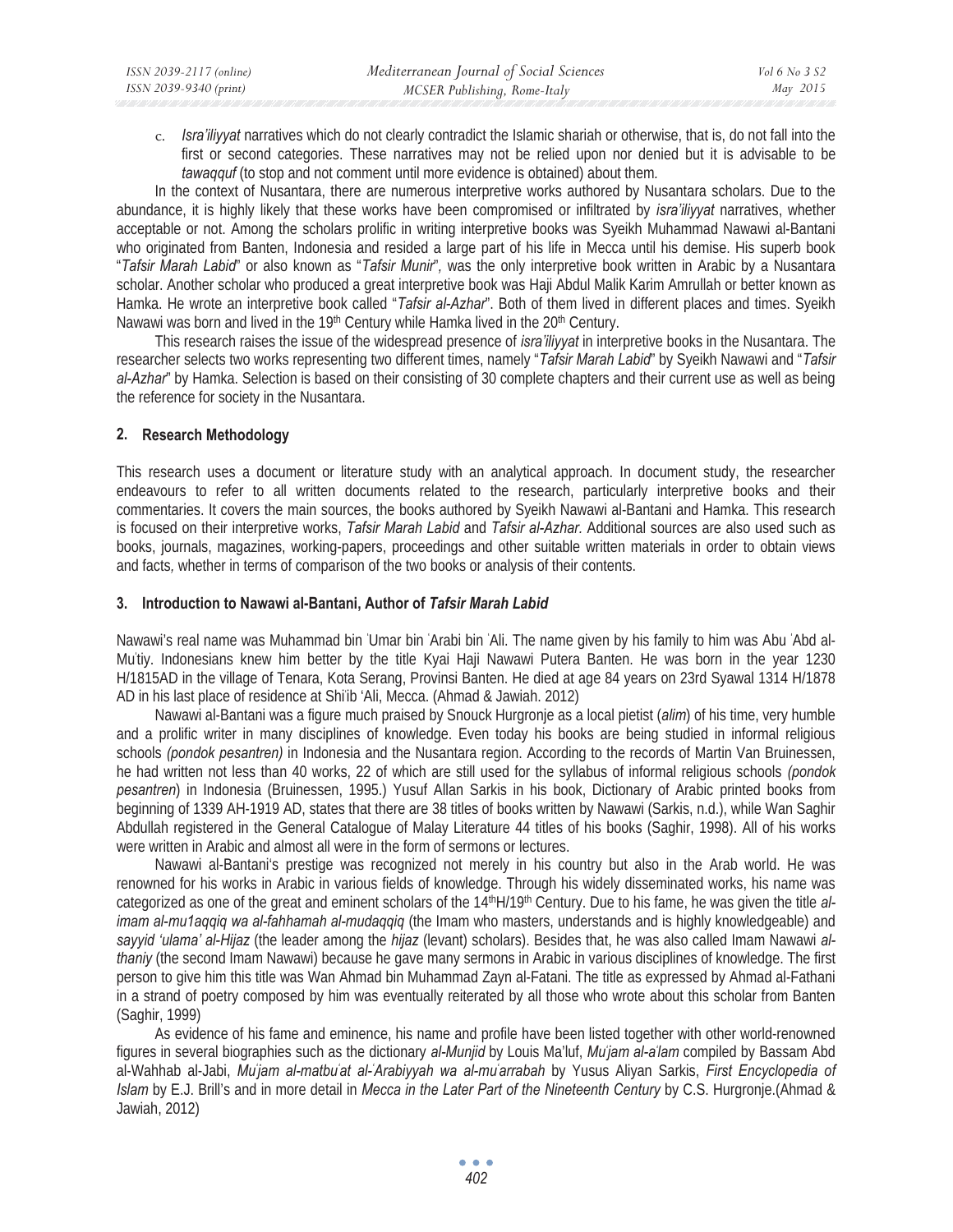### **4. Introduction to** *Tafsir Marah Labid*

In the introduction of his book, Nawawi named it as "Marah Labid li Kashf Ma'na Qur'an al-Majid." Marah Labid means ' the intended permanent place of stay '. Thus, Nawawi hoped that his interpretive book would one day be the point of reference for students to understand the Word *(kalam)* of Allah S.W.T and that it would remain a permanent reference. (Nawawi. 1997)

Besides the name *Marah Labid,* this book was also given other titles in other publications. In some publications, it was named *al-Tafsir al-Munir li Ma'alim al-Tanzil* and in a publication by Dar Ihya al-Kutub al-'Arabiyyah, it is stated on the front page of chapter three as *Marah Labid, tafsir al-Nawawi* and *al-Tafsir al-Munir li Maǥalim al-Tanzil*. These three titles have been used in the first publication in the year 1305 H/1884 AD. (Rafiuddin, n.d)

Nawawi mentioned in the introduction of his book that the purpose of writing the book was to continue the tradition of early (*salaf )* scholars in compiling and documentation *(tadwin*) of knowledge for the benefit of others. Nawawi humbly admitted that his work did not outdo the great works of early interpreters (*mufassir*) He stated: "There is not in my work any augmentation to the work of early scholars". But however, he realizes that the passage of time necessitates reform or renewal (*tajdid)* (Nawawi, 1997) Thus, an updated and relevant interpretation in line with the social circumstances was required.

Nawawi al-Bantani had sacrificed his time in producing this interpretation. He mentioned that the process of writing it spanned a long 24 year period, beginning in the year 1860 AD until its completion onTuesday, evening of the last Wednesday of the Muslim month of Rabi' al-Awwal in the year of 1305 H corresponding to the year of 1884 AD in the city of Mecca.

*Tafsir Marah Labid* combines two methods, *bi al-ma'thur* (use of precedents) and *bi al-ra'y* (use *of* reason and rationality*).* Dr. Mahmud al-Naqrashi termed these methods as *al-tafsir bi al-ma'thur makhlut bi al-ra'y*.(al-Naqrashi, 1986). The researcher holds this opinion based on sufficiently firm grounds. On examination of the references used by Nawawi, most of them follow the *bi al-ra'y* method, such as *tafsir al-Razi, al-Sharbini, al-Futuhat al-Ilahiyyah, Abu Su'ud, al-Bahr al-Muhit.* In fact, one of the reference books, *tafsir al-Kashshaf al-Zamakhshari,* is categorized as *tafsir bi al-ra'y al-madhmumah* by al-Dhahab. The few reference books which use the *bi al-ma'thur* method are *tafsir Ibn Abbas, tafsir al-Tabari, al-Durr al-Manthur al-Suyuti*. Apart from the two methods above, it is found that Nawawi also applied the method *tafsir ishari* in his interpretation. Nawawi's inclination towards mysticism (*tasawwuf)* also influenced his methods of interpretation. *Tafsir ishari* means interpreting the al-Qur'an by not only the literal meaning of a verse but also by taking into account the hidden meaning recognised only by those with pure souls (*arbab al-suluk*). But in fact, the literal and indicated meanings may be merged when interpreting a verse so that its meaning may be better understood.

## **5. Isra'iliyyat in tafsir Marah labid**

.

Nawawi, as had early *mufassir*, had taken many *isra'iliyyat.* He had taken many narratives from Ibn 'Abbas, Ka'b al-Ahbar, Wahab bin al-Munabbih, Abd al-Malik bin Jurayj and Muhammad bin Marwan al-Suddi. They were in fact narrators of well-known *isra'iliyyat* whether or not these narratives were authentic (Abu Shahbah, 1988)

 Nawawi's attitude towards *isra'iliyyat* he cited was almost similar to previous narratives already debated. He did not pay particular attention to *isra'iliyyat* narratives he had cited such as by giving explanations, critique (*naqd*), nor did he assess their status. This situation is very worrying because not all of the *isra'iliyyat* found in *tafsir Marah Labid* were acceptable, in fact many may be categorized as rejected.

The *isra'iliyyat* narratives cited by Nawawi may be categorized into two kinds as follows:

- a. *Isra'iliyyat* narratives relating to the aspect of *aqidah* (creed*)* including the *ǥismah* (purity) or infallibility of prophets.
- b. *Isra'iliyyat* narratives relating to stories or news.

### *5.1 Isra'iliyyat narratives related to aqidah (creed)aspect including 'ismah (purity) of prophets*

Nawawi in interpreting the Words of Allah in surah al-Anbiya verse 83:

 *And (mention) Job,when he called to his Lord, "Indeed, adversity has touched me, and You are the Most Merciful among the merciful."* 

He cited the narrative relating to the trials faced by Prophet Ayyub (Job) (pbuh) from Allah in the form of his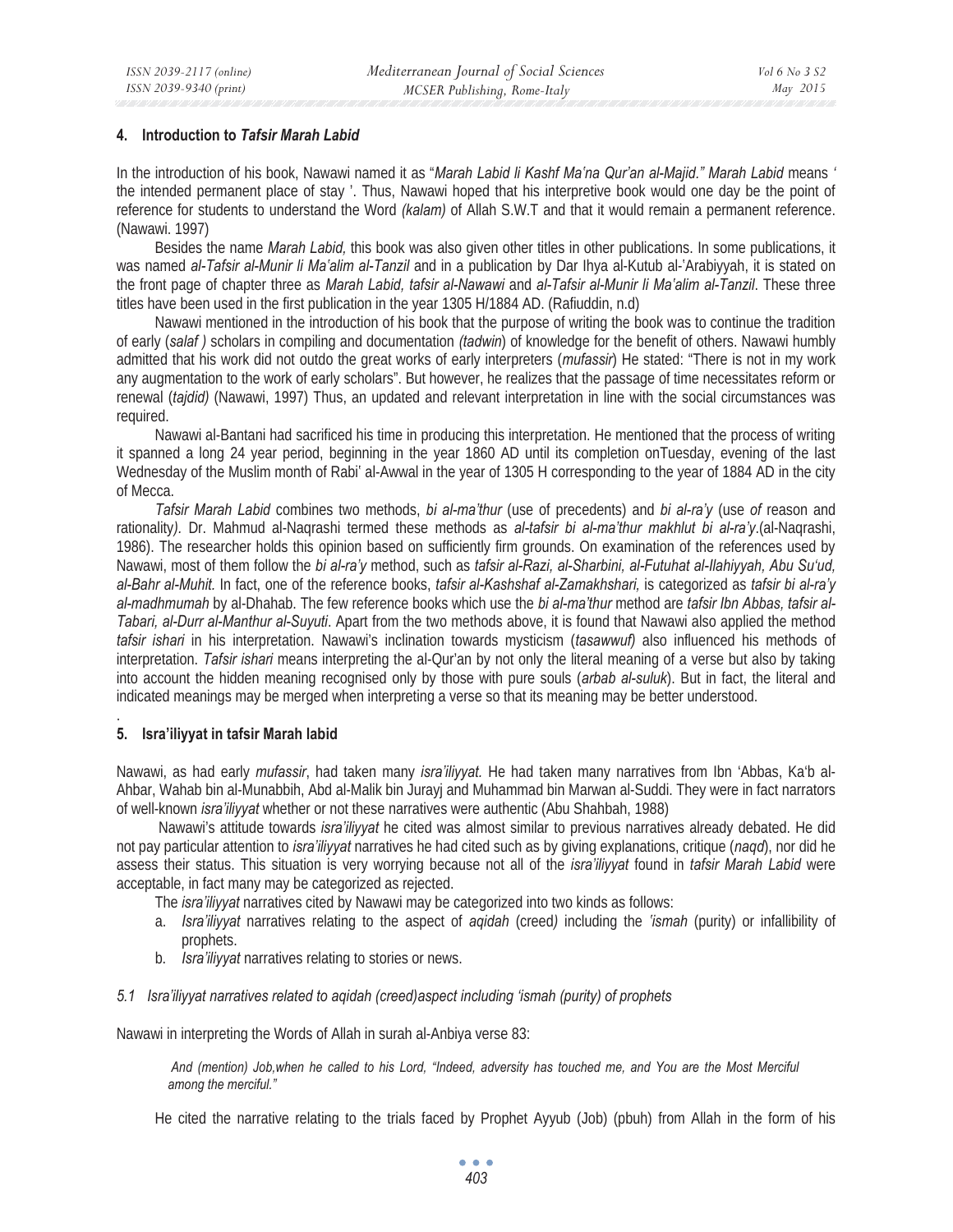| ISSN 2039-2117 (online) | Mediterranean Journal of Social Sciences | Vol 6 No 3 S2 |
|-------------------------|------------------------------------------|---------------|
| ISSN 2039-9340 (print)  | MCSER Publishing, Rome-Italy             | May 2015      |
|                         |                                          |               |

children's deaths, the loss of all his property and the physical disease he suffered for 18 years which caused itchy skin eruptions and bleeding sores when he scratched with his nails. When he scratched with a piece of shard (stone), his flesh fell off in pieces causing his people to oust him. They isolated him in a place because they could not bear his disgusting condition (Nawawi, 1997). Then Nawawi took another narrative concerning Prophet Ayyub's wife who was seduced by satan on the method of cure for Prophet Ayyub's disease. These narratives were cited without explanation.

The matter contained in the narratives concerns *aqidah* (creed)which could denigrate the dignity and status of a holy prophet. It is unthinkable and impossible that such a situation would befall a prophet of Allah. That he was unwell is true and must be believed but the nature of the disease suffered is without any explanation from hadith to support it. How could it be possible that a prophet entrusted with a mission to bring people to Allah be so inflicted with a terrible foulsmelling disease such that his own people will run away from him?(al-Dhahabi, n.d.). On the whole this *isra'iliyyat*  narrative has been rejected by respected scholars on the ground that it denigrates the image and dignity of Allah's Prophets (al-Qurtubi, 1988).

### *5.2 Isra'iliyyat relating to story or news*

For example, Nawawi in his interpretation cited the story of *ashab al-kahfi (*people of the cave). He wrote some narratives relating to the names of the people who slept in the cave*.* Included among these was the narrative of Ali τ which mentioned that there were seven sleepers by the names Tamlikha, Miksalmina, Mashlitiya, Marinush, Barinush, Shazunush, a shepherd named Kafashtitiush, and his dog called Qitmir (Nawawi, 1997). Nawawi also wrote a narrative by Ibn 'Abbas concerning the cave sleepers.

Apart from the narratives regarding the names of the sleepers, he also wrote a narrative ascribed to Ibn 'Abbas relating to the specialness of their names which could bring benefits in 9 matters: 1. For medical benefit, 2. to escape, 3. To prevent fire , 4. To extinguish fire by Allah's will if the names are written on a piece of cloth and thrown into the fire, 5. For the baby who cries frequently, 6. For high fever, 7. For headaches, if the names are written on a piece of cloth which is then tied around the right arm, 8. To prevent *umm al-sibyan* (genies which disturb children), 9. For travel by land and sea, 10. To safeguard property and, 11. To be resourceful and intelligent and seek safety from bad people.

Having written the narrative regarding the benefits of using the names of the cave sleepers, Nawawi did not provide further explanation. It is as if he approved and agreed to the use of the names for the said benefits.

#### **6. Introduction to Hamka, author of** *Tafsir al-Azhar*

Hamka or name in full, Haji Abdul Malik Karim Amrullah was born on the 17<sup>th</sup> February 1908 in Sungai Batang West Sumatra. His father, Abdul Karim Amrullah or Haji Rasul was a scholar and a productive writer. His grandfather, Amrullah was also an influential scholar in Minangkabau. Abdul Malik had the opportunity to study at Thawalib school headed by his father for some time. In the year 1924, he left for Java, where he became acquainted with the Modern Islamic Movement and learnt from H.O.S. Tjokroaminoto, Ki Bagus Hadikusumo, R.M. Soerjopranoto and H. Fakhruddin. (Rushdi, 2008)

In the year 1934, Hamka was appointed as permanent member of Muhammadiah Council, Central Sumatra. In the year 1946, he headed the Muhammadiah movement and was actively involved in missionary work which he spearheaded nationwide.

In the year 1925, Hamka began his career as a writer at Padang Panjang. He wrote for the magazine "*Seruan Islam*" at Tanjung Para Langkat, published the magazine "*Pedoman Masyarakat*", and "*Panji Masyarakat*". He also began to write in the newspaper "*Pembela Islam*", Bandung in the year 1930. In the year 1935, Hamka established Kuliah Al-Muballighin College at Padang Panjang which has since produced many renowned figures (Rusydi, 2002)

Hamka was a Muslim reformist renowned in the fields of philosophy and *tasawuf*. He was also a religious figure and missionary who had contributed greatly to his religion, race and country through organizations, lectures as well as his writings. He contributed hugely in the spreading of Islam in Indonesian language due to his expertise in literature such that he was praised with the title "the new age Hamzah Fansuri".

Hamka had written 60 books over a time span of 25 years in various fields starting with literature, religion, philosophy to thought. Some of the literature books he wrote were "*Tenggelamnya Kapal Van Der Vijk", "Di Bawah Lindungan Kaabah", Merantau ke Deli*", "*Terusir", "Keadilan Ilahi",* and many more. In the fields of religion and philosophy, he authored "*Tasawuf Moden", Falsafah Hidup", "Lembaga Hidup", "Lembaga Budi", "Pedoman Mubaligh Islam",* and others. In the field of thought, some of the titles are "*Revolusi Fikiran", "Revolusi Agama", "Adat Minangkabau", "Menghadapi Revolusi", "Negara Islam","Sesudah Naskhah Renville", "Muhammadiah Melalui Tiga*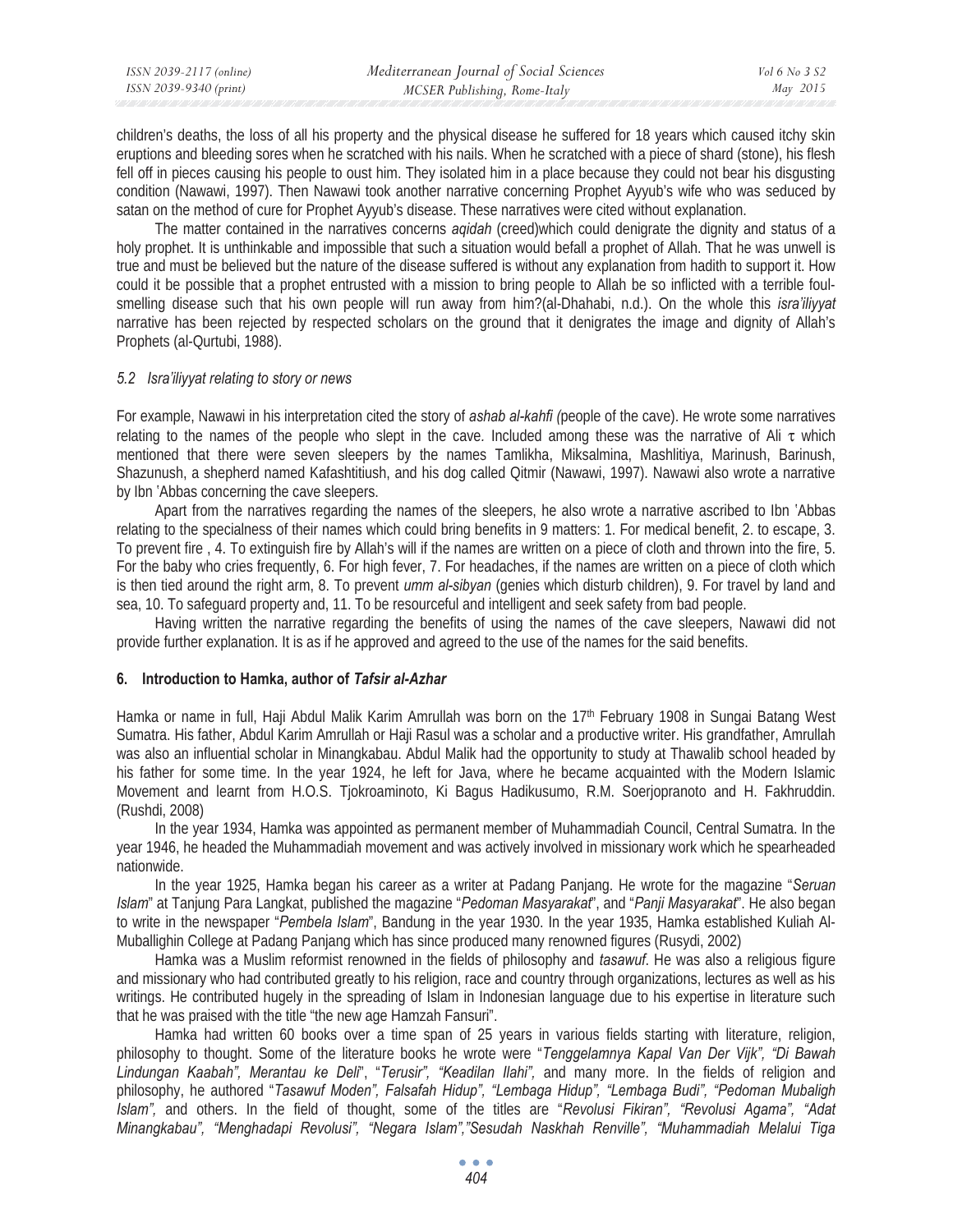*Zaman", "Dari Lembah Cita-cita Merdeka",* and "*Islam dan Demokrasi*".

In the year 1975 he was appointed head of the Majelis Ulama Indonesia (MUI) or Council of Indonesian (Religious) Scholars. He held the position for only five years for in the year 1980, he resigned due to a difference of opinion between the Council (MUI) and the government (Minister of Religions) concerning joint celebrations on Christmas. The Council (MUI) led by Hamka rejected the suggestion by issuing a *fatwa* (edict) that it was forbidden for Muslims to partake in Christmas celebrations in Church (Rushdi, 2008).

Some months later, on the 24th July 1981, corresponding with the fasting month of Ramadan after *tarawih* prayers at Masjid al-Azhar, Hamka had a heart attack and died at the age of 73 after a few days of treatment in hospital (Rushdi, 2008)

### **7. Introduction to** *Tafsir al-Azhar*

The title of Hamka's book is *tafsir al-Azhar.* Its name was taken from one of the mosques where he used to give *tafsir* lessons after dawn prayers, that is, Masjid Agung al-Azhar, at Kebayoran Baru, South Jakarta. The book was so named as a gesture of appreciation to al-Azhar University which awarded Hamka an *Ustaziyyah fakhriyyah* (honorary doctorate). This award and the naming of the mosque after al-Azhar University were recounted by him in his *tafsir* book.

 Hamka's early morning lectures at Masjid al-Azhar during the years 1959-1964 had been published in the magazine *Panji Masyarakat*. When this magazine was banned by Soekarno's government, his serial lectures were published by the magazine *Majalah Gema Islam*. This publication only reached the 19th chapter. At this point, Hamka had reflected that due to his busy schedule, he would not be able to finish the *tafsir* in 20 years, moreover he had begun writing it when he was already 50 years of age. However, Allah had destined differently for him. On the Monday of  $27<sup>th</sup>$ January 1964, after his early morning lecture at Masjid al-Azhar, Hamka was arrested and detained by Soekarno's regime and accused of planning to assassinate the Minister of Religions and a coup d'etat against the legitimate government. He was accused of receiving funds from Tunku Abdurrahman Putera for the purpose. But this accusation was never proven. He was detained in different places for two years, and then was put under house arrest for two months and city detention for another two months. After the downfall of the Old Order regime led by Soekarno, the ruler of the New Order regime under Soeharto freed him of all charges. His arrest and detention was a blessing in disguise for he used the time to complete writing his *tafsir*, and Hamka regarded all the accusations and defamation against him as a miracle of Allah's will.

Hamka's list of references clearly shows that he attempted to be more objective and comprehensive in his review. He not only combined classical with modern *tafsir*, but even used *tafsir sunni, mu'tazili* and *shi'i.* Thus, Tafsir al-Azhar is the resulting combination of modern and classical *tafsir*. He wrote:

*"An interpreter preserves as well as possible the relationship between naqal (interpreted by the Prophet Muhammad pbuh) and akal (intellect/mind). Between riwayah (science of chain of transmission) and dirayah (science of verification). An interpreter does not only quote or cite opinions of earlier interpreters, but also uses reviews and his own experience. And not merely follows his own considerations, while neglecting what was cited by earlier interpreters. An interpretation which only copies riwayat or naqal of early interpreters becomes "textbook thinking". On the other hand, the big danger of only following one's own considerations, is to be led away from certain guidelines of religion to digress far from the meaning intended by religion without realizing it."* 

In terms of methodology, *tafsir al-Azhar* is similar to *tafsir al-Manar* by Rashid Rida, whose methodology is founded by his teacher, Muhammad ǥAbduh. *Tafsir al-Azhar,* as does *tafsir al-Manar* covers wide subjects such as hadith, fiqh, history, politics, current social issues and modern science. Hamka admitted that he was influenced by at least two interpretations, which were *tafsir al-Maraghi* by Ahmad Mustafa al-Maraghi and *Mahasin al-ta'wil* by Muhammad Jamal al-Din al-Qasimi. Additionally, Hamka explained the framework direction and methodology of his *tafsir*. He also elaborated on selection of reference materials. For example, he preferred *tafsir al-Manar* and *Fi zilal al-Qur'an* to others because both were complete with reviews of *riwayah* dan *dirayah*, and more importantly relates Quranic surah with the sociopolitical conditions of that time.

In terms of layout, Hamka divided his *tafsir* into sub-topics, with indications of certain subjects in al-Qur'an. From this perspective, *tafsir al-Azhar* is very systematically arranged.

#### **8. Isra'iliyyat Dalam Tafsir** *al-Azhar*

Hamka took a critical stance towards the issue of *isra'iliyyat.* In his view *isra'iliyyat* was not limited to Judaic traditions

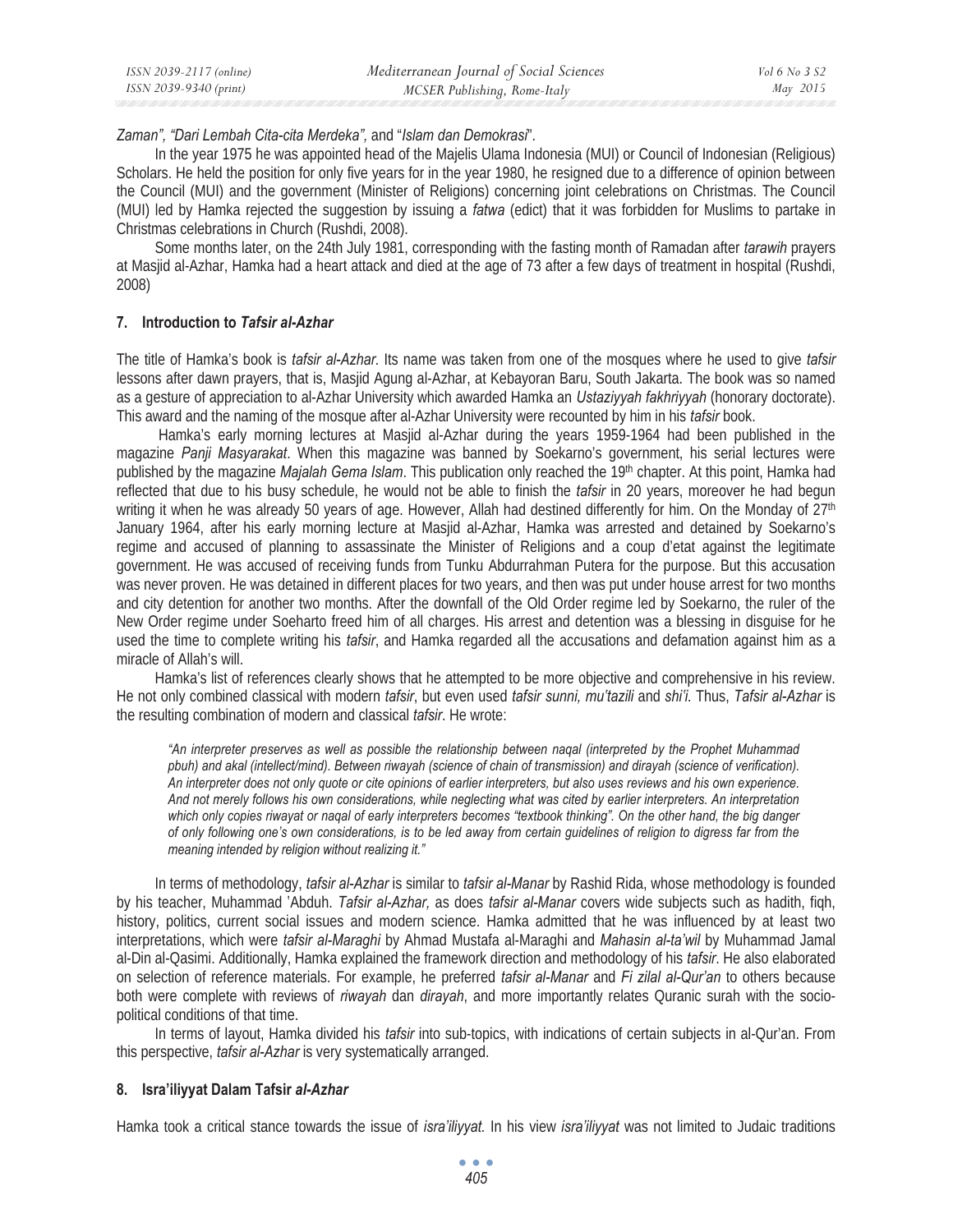introduced, but covered all stories of unproven origin. He used *isra'iliyyat* only when it did not contradict with Quranic verses, authentic hadith of the Prophet Muhammad (pbuh) or intellectual reasoning. Any contradiction must be rejected.

- *Isra'iliyyat* narratives cited by Hamka, as with Sheikh Nawawi, may be categorized into two groups as follows:
- a. *Isra'iliyyat* narratives related to *agidah* (creed) including the '*ismah* (purity) or infallibility of prophets
- b. *Isra'iliyyat* narratives concerning stories or news.

## 8.1 Isra'iliyyat narratives related to aqidah (creed) aspect including ismah (purity) of prophets

The researcher takes, as example of interpretation, the same surah al-Anbiya verse 83 as for *Tafsir Marah labid* to examine more clearly the difference in assessment between Sheikh Nawawi and Hamka regarding the verse. Hamka related the narrative that Prophet Ayyub (pbuh) faced a great trial which caused his tribe to oust and isolate him in another place due to his disgusting and foul-smelling disease. Hamka expressed the narrative in a lengthier and more detailed manner in comparison to Sheikh Nawawi. After relating the narrative, Hamka then gave his commentary and assessment.

Hamka stated: (Hamka, 1983)

*"It is true that there is no sanad (chain of transmission). There is no source to refer to. But still it is included by people in some tafsir books. Such as the above story by Wahhab bin Munabbih which we copy, and the story of the maggots which crept to the tongue and heart of Prophet Ayyub, the story is retold by Quran teachers without any reasoning to ignorant Muslims in the village until it is deeply believed (without question). If they fall ill, they refuse to go to the doctor because they believe it is the work of satan, of genies, or someone has given them a poisonous potion. Thus superstition increases and their belief in God weakens. In fact, there are some Muslims who on giving salam at the end of their prayers sweep their right palm over the crown of the head, in the belief that this was what Prophet Ayyub did each time after prayer to return the maggots which had fallen off his head when he prostrated."* 

Hamka's commentary and assessment is quite strict on stories he considered as superstitious tales which he saw as capable of causing the society to lose confidence in God and instead increase their belief in superstition.

## *8.2 Isra'iliyyat narratives related to stories or news*

Hamka also wrote the story relating to the names of *ashab al-kahfi* (people of the cave ) who were: (Hamka, 1983)

- 1. Yamlikha (who had the task to buy food in the city)
- 2. Marthunus
- 3. Kastunus
- 4. Baririnus
- 5. Danimus
- 6. Yathubunus
- 7. Kalus

From the very beginning, Hamka stated that he copied their names only to make his *tafsir* complete, not because he believed in it. He said that if the said names were contained in books of traditional healing, they should be ignored as there is no basis for the belief. He also criticized the traditional healers for the practice of writing the said names on a white cloth and placing it in a hidden part of the house to safeguard the house from theft. Hamka emphasized that the message to be gained from the story of the people of the cave was not their number or their names, but what really needs to be internalized are the strength of faith, unwavering confidence and cohesive fraternity or brotherhood (Hamka, 1983).

## **9. Conclusion**

Based on the study of *tafsir Marah Labid* and *tafsir al-Azhar,* the researcher finds similarities and differences in the authors' attitude towards *isra'iliyyat* narratives*.* Both Sheikh Nawawi and Hamka have the similarity of citing *isra'iliyyat* as a complementary element in writing *tafsir*. Further, both *mufassir* refer to the same sources, i.e., early *tafsir* books venerated and referred to by narrators of *isra'iliyyat*, among whom was Ka'ab al-al-Ahbardan Wahab bin al-Munabbih.

The researcher also finds a difference in attitude between Nawawi and Hamka towards *isra'iliyyat.* Nawawi in many places cited *isra'iliyyat* narratives without giving any explanation even though the narratives sometimes debase the *ismah*  (purity) of prophets*.* Sheikh Nawawi was less critical of *isra'iliyyat* narratives. His attitude was similar to most of *early tafsir* scholars who were not selective towards *isra'iliyyat*. In contrast, Hamka, had stated that the purpose for citing *isra'iliyyat*